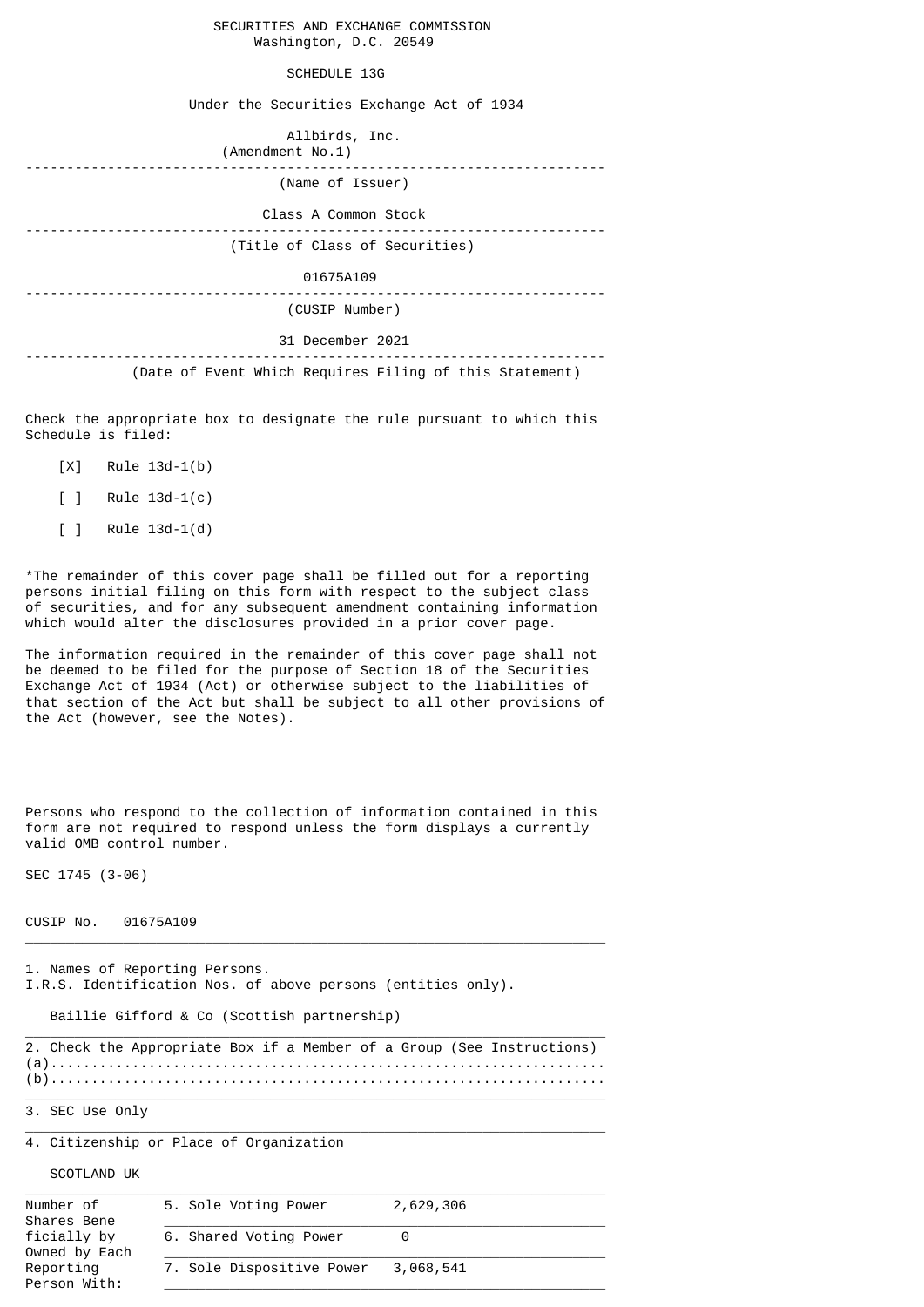\_\_\_\_\_\_\_\_\_\_\_\_\_\_\_\_\_\_\_\_\_\_\_\_\_\_\_\_\_\_\_\_\_\_\_\_\_\_\_\_\_\_\_\_\_\_\_\_\_\_\_\_\_\_\_\_\_\_\_\_\_\_\_\_\_\_\_\_\_\_\_

|         | 9. Aggregate Amount Beneficially Owned by Each Reporting Person                                                                                                                                                                                                                                                                                                                                                                                                                                                                                                                                                                                                           | 3,068,541                                                               |  |  |  |  |
|---------|---------------------------------------------------------------------------------------------------------------------------------------------------------------------------------------------------------------------------------------------------------------------------------------------------------------------------------------------------------------------------------------------------------------------------------------------------------------------------------------------------------------------------------------------------------------------------------------------------------------------------------------------------------------------------|-------------------------------------------------------------------------|--|--|--|--|
|         | 10. Check if the Aggregate Amount in Row (9) Excludes Certain Shares<br>(See Instructions)                                                                                                                                                                                                                                                                                                                                                                                                                                                                                                                                                                                |                                                                         |  |  |  |  |
|         | 11. Percent of Class Represented by Amount in Row (9)                                                                                                                                                                                                                                                                                                                                                                                                                                                                                                                                                                                                                     | 12.19%                                                                  |  |  |  |  |
|         | 12. Type of Reporting Person (See Instructions)                                                                                                                                                                                                                                                                                                                                                                                                                                                                                                                                                                                                                           | ΙA                                                                      |  |  |  |  |
|         | 2,536,041 of the shares of Class A Common Stock<br>of Allbirds, Inc reported as being<br>beneficially owned by the reporting person<br>at 31 December 2021, are included in this<br>Schedule 13G because the reporting person<br>is deemed to beneficially<br>own such shares as a result of the direct<br>ownership of 2,536,041 shares of Class B<br>Common Stock of Allbirds, Inc by<br>investment companies and/or other accounts advised<br>by Baillie Gifford & Co or its wholly-owned<br>subsidiaries, which shares of Class B<br>Common Stock are convertible into shares of Class A<br>Common Stock at the election of<br>the holder at an exchange rate of 1:1. |                                                                         |  |  |  |  |
| Item 1. | (a) Name of Issuer                                                                                                                                                                                                                                                                                                                                                                                                                                                                                                                                                                                                                                                        | Allbirds, Inc.                                                          |  |  |  |  |
|         | (b) Address of Issuers Principal Executive Offices                                                                                                                                                                                                                                                                                                                                                                                                                                                                                                                                                                                                                        | 730 Montgomery Street<br>San Francisco<br>CA 94111                      |  |  |  |  |
| Item 2. | (a) Name of Person Filing                                                                                                                                                                                                                                                                                                                                                                                                                                                                                                                                                                                                                                                 | Baillie Gifford & Co                                                    |  |  |  |  |
|         | (b) Address of Principal Business Office or, if none, Residence                                                                                                                                                                                                                                                                                                                                                                                                                                                                                                                                                                                                           |                                                                         |  |  |  |  |
|         |                                                                                                                                                                                                                                                                                                                                                                                                                                                                                                                                                                                                                                                                           | Calton Square<br>1 Greenside Row<br>Edinburgh EH1 3AN<br>Scotland<br>UK |  |  |  |  |
|         | (c) Citizenship                                                                                                                                                                                                                                                                                                                                                                                                                                                                                                                                                                                                                                                           | Scotland UK                                                             |  |  |  |  |
|         | (d) Title of Class of Securities                                                                                                                                                                                                                                                                                                                                                                                                                                                                                                                                                                                                                                          | Class A Common Stock                                                    |  |  |  |  |
|         | (e) CUSIP Number                                                                                                                                                                                                                                                                                                                                                                                                                                                                                                                                                                                                                                                          | 01675A109                                                               |  |  |  |  |
|         | Item 3. If this statement is filed pursuant to rule 240.13d-1(b) or<br>$240.13d-2(b)$ or (c), check whether the person filing is a:                                                                                                                                                                                                                                                                                                                                                                                                                                                                                                                                       |                                                                         |  |  |  |  |
| (a)     | Broker or dealer registered under section 15 of the Act<br>$(15 \cup S.C. 780)$ .                                                                                                                                                                                                                                                                                                                                                                                                                                                                                                                                                                                         |                                                                         |  |  |  |  |
| (b)     | Bank as defined in section $3(a)(6)$ of the Act (15 U.S.C. 78c).                                                                                                                                                                                                                                                                                                                                                                                                                                                                                                                                                                                                          |                                                                         |  |  |  |  |
| (c)     | Insurance company as defined in section $3(a)(19)$ of the Act<br>$(15 \tU.S.C. 78c)$ .                                                                                                                                                                                                                                                                                                                                                                                                                                                                                                                                                                                    |                                                                         |  |  |  |  |
| (d)     | Investment company registered under section 8 of the Investment<br>Company Act of 1940 (15 U.S.C 80a-8).                                                                                                                                                                                                                                                                                                                                                                                                                                                                                                                                                                  |                                                                         |  |  |  |  |
| (e)     | An investment adviser in accordance with rule 240.13d-<br>1(b)(1)(ii)(E)                                                                                                                                                                                                                                                                                                                                                                                                                                                                                                                                                                                                  |                                                                         |  |  |  |  |
| (f)     | An employee benefit plan or endowment fund in accordance with<br>$240.13d-1(b)(1)(ii)(F)$                                                                                                                                                                                                                                                                                                                                                                                                                                                                                                                                                                                 |                                                                         |  |  |  |  |

(g) A parent holding company or control person in accordance with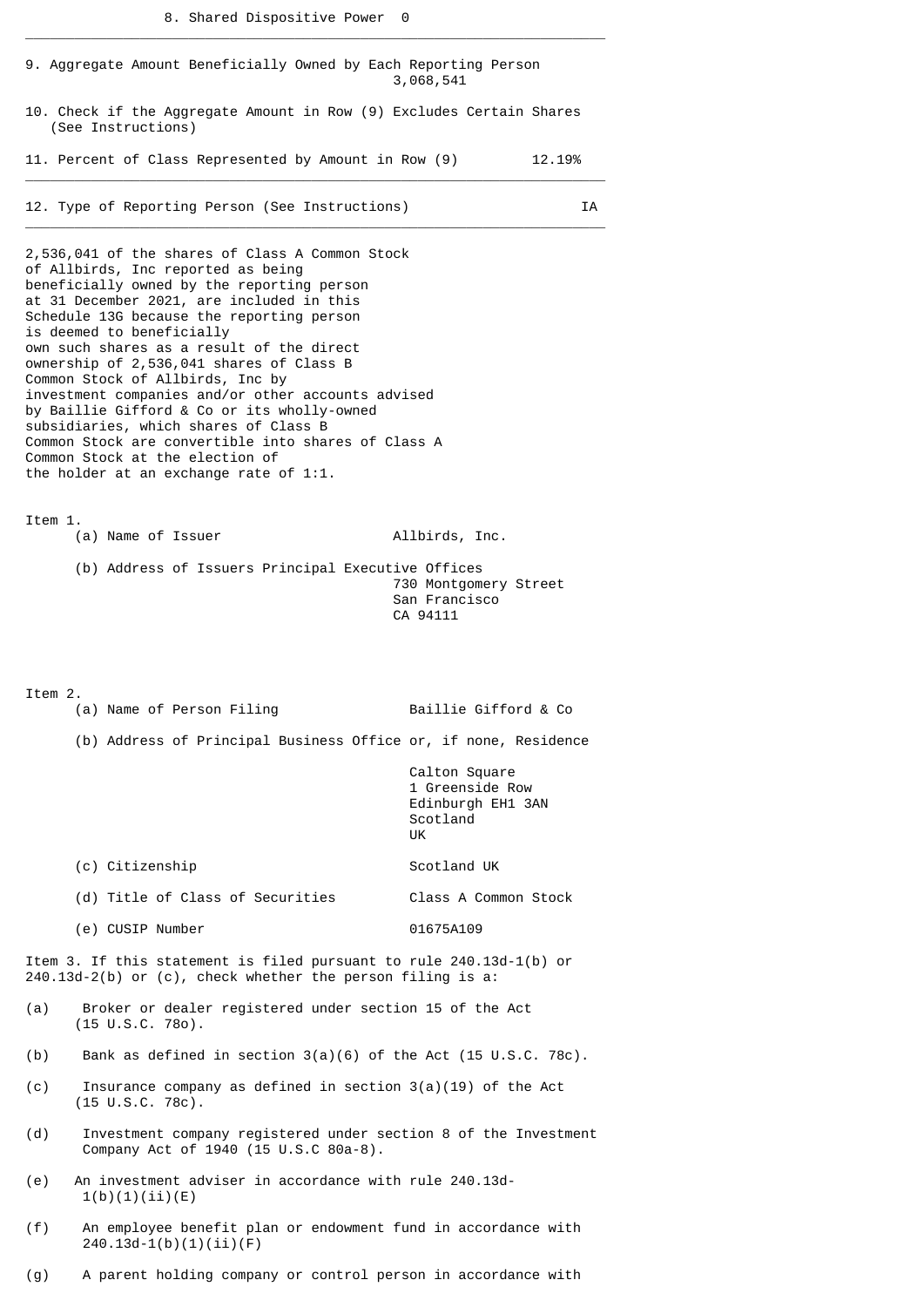rule 240.13d-1(b) (1)(ii)(G)

- (h) A savings associations as defined in Section 3(b) of the Federal Deposit Insurance Act (12 U.S.C. 1813)
- (i) X A non-U.S. institution in accordance with  $240.13d-1(b)(1)(ii)(J);$

 $(k)$ Group, in accordance with 240.13d-1(b)(1)(ii)(K).

If filing as a non-U.S.institution in accordance with  $240.13d-1(b)(1)(ii)(J)$ , please specify the type of institution: investment adviser registered with the Financial Conduct Authority in the United Kingdom.

Item 4. Ownership.

Provide the following information regarding the aggregate number and Percentage of the class of securities of the issuer identified in Item 1.

- (a) Amount beneficially owned: see row (9) on page 2.
- (b) Percent of Class: see row (11) on page 2.
- (c) Number of shares as to which the person has:
- (i) Sole power to vote or to direct the vote See row (5) on page 2.
- (ii) Shared power to vote or to direct the vote See row (6) on page 2
- (iii) Sole power to dispose or to direct the disposition of See row (7) on page 2
- (iv) Shared power to dispose or to direct the disposition of See row (8) on page 2

Item 5. Ownership of Five Percent or Less of a Class

If this statement is being filed to report the fact that as of the date hereof the reporting person has ceased to be the beneficial owner of more than five percent of the class of securities, check the following.

Not Applicable

Item 6. Ownership of More than Five Percent on Behalf of Another Person.

Securities reported on this Schedule 13G as being beneficially owned by Baillie Gifford & Co. are held by Baillie Gifford & Co. and/or one or more of its investment adviser subsidiaries, which may include Baillie Gifford Overseas Limited, on behalf of investment advisory clients, which may include investment companies registered under the Investment Company Act, employee benefit plans, pension funds or other institutional clients. Securities representing more than 5% of the class are held on behalf of The Schiehallion Fund Limited, an investment company limited by shares incorporated under the laws of Guernsey and sub-advised by Baillie Gifford & Co.

Item 7. Identification and Classification of the Subsidiary Which Acquired the Security Being Reported on By the Parent Holding Company

Not applicable.

Item 8. Identification and Classification of Members of the Group

Not applicable.

Item 9. Notice of Dissolution of Group

Not applicable.

Item 10. Certification

By signing below I certify that, to the best of my knowledge and belief:

- the securities referred to above were acquired and are held in the ordinary course of business and were not acquired and are not held for the purpose of or with the effect of changing or influencing the control of the issuer of the securities and were not acquired and are not held in connection with or as a participant in any transaction having that purpose or effect.